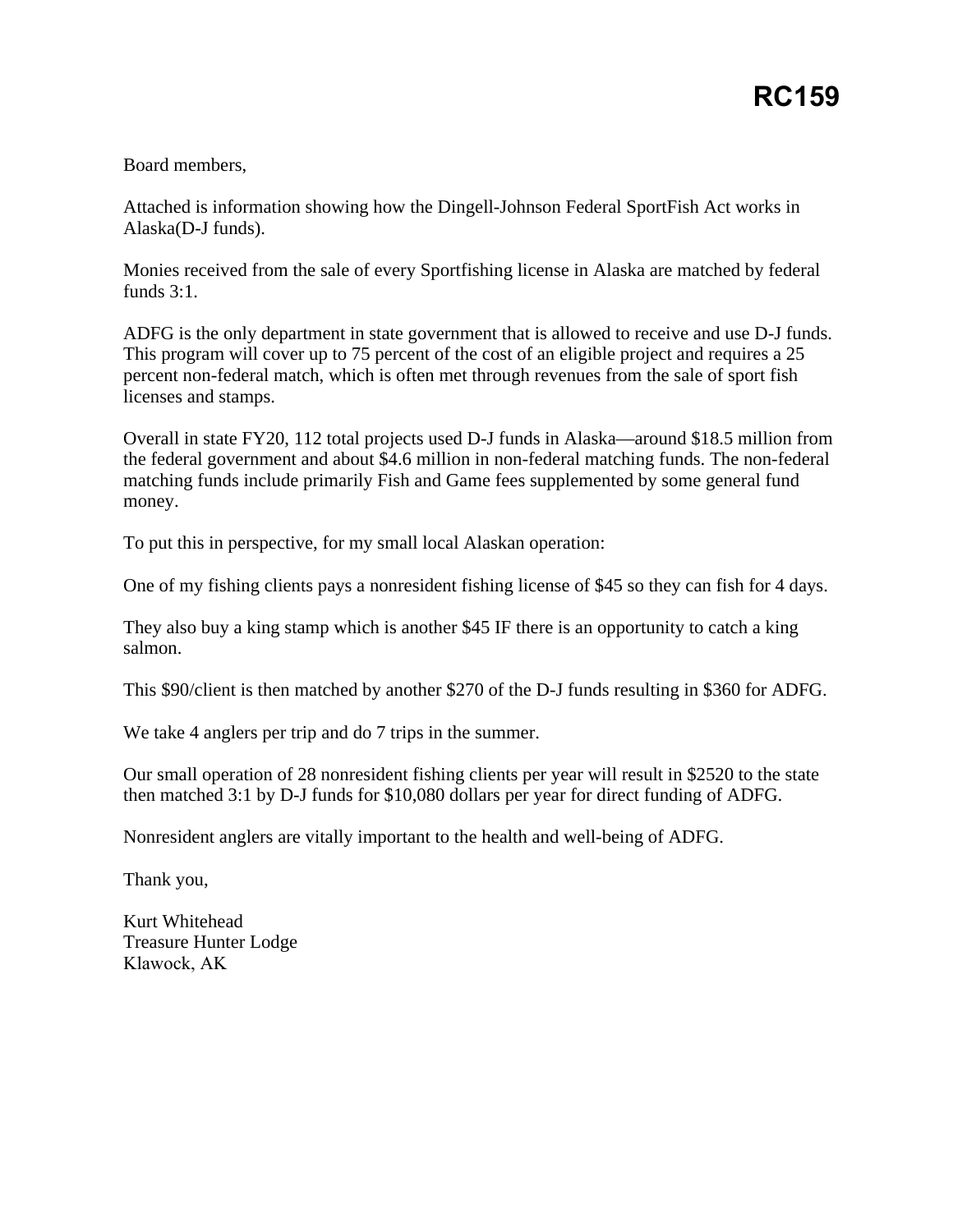## LFD Informational Paper 21-3: Dingell-Johnson Federal Sport Fish Restoration Act

 *A Legislative Research/Legislative Finance Collaboration* 

## **Overview**

The Federal Aid in Sport Fish Restoration Act (16 U.S.C. 777-777k, 64 Stat. 430), commonly known as the Dingell-Johnson (D-J) Act, provides federal aid to the states for management and restoration of fish having "material value in connection with sport or recreation in the marine and/or fresh waters of the United States."<sup>1</sup> Funds can be used for a variety of purposes including sport fishing access, fisheries management and research, and projects to improve recreational power boating, aquatic education, and wetlands restoration.

and wetlands restoration.<br>To be eligible to participate in the Dingell-Johnson (D-J) program, states are required to assent to this law and pass measures for the conservation of fish, which include a prohibition against the diversion of license fees for any purpose other than the administration of applicable state agencies. The relevant Alaska law is AS 16.05.140.

 Appropriations to states for the various programs funded in the Act are collected in an account known as the Sport Fish Restoration Account. Funds are derived from a ten percent excise tax on certain items the maximum allotment of five percent of funds available for distribution each year, as 40 percent of apportionment is determined by the state's land mass, and 60 percent is based on the number of of sport fishing tackle; a three percent excise tax on fish finders and electric trolling motors; import duties on fishing tackle, yachts and pleasure craft; interest on the account; and a portion of motorboat fuel tax revenues and small engine fuel taxes. The federal apportionment formula provides Alaska with licensed anglers.

 The State receives a preliminary apportionment in November or December, following the start of the federal fiscal year—October 1 to September 30—and a final apportionment in March or April. The Alaska Department of Fish and Game (ADFG) Sport Fish Division fully utilizes each annual apportionment Division is unable to utilize all available D-J funds by the conclusion of the first state fiscal year, the remainder of the funds may be obligated in the next state fiscal year to avoid reversion. The State has never reverted or failed to obligate available D-J funds, partially owing to the fact that the annual rather than relying heavily on general fund match. in the federal fiscal year during which the funds are available, which crosses two state fiscal years. If the apportionments have remained fairly consistent and the agency has successfully leveraged user fees

 The Alaska Department of Fish and Game (ADF&G) is the only department in state government that is allowed to receive and use D-J funds. This program will cover up to 75 percent of the cost of an eligible project and requires a 25 percent non-federal match, which is often met through revenues from the sale

 Alaska Department of Fish and Game.  $1$  Information for this brief is taken largely from relevant websites of the U.S. Fish and Wildlife Service and the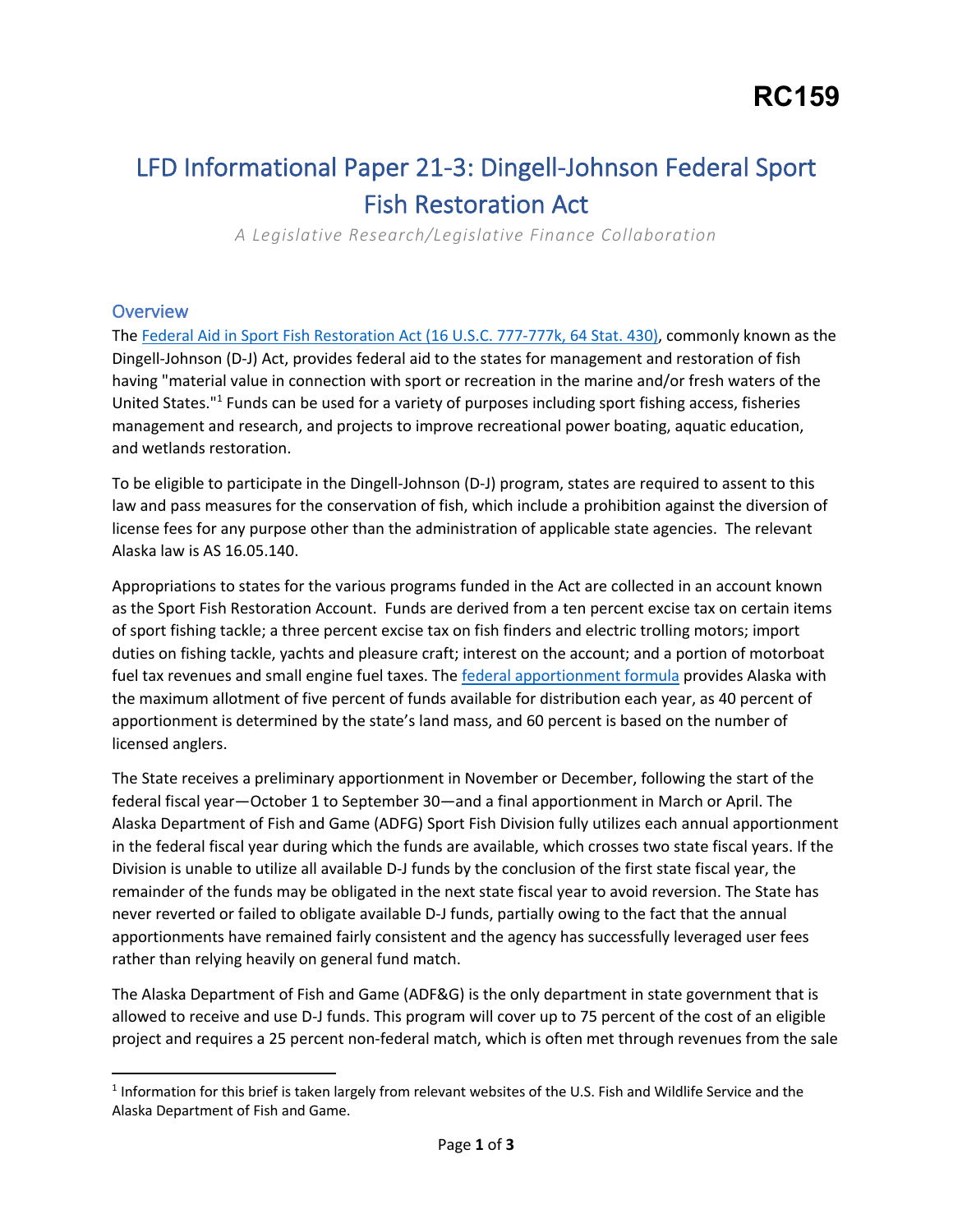of sport fish licenses and stamps. To help control program costs, projects partner with other State agencies and with local governments.

 The ADF&G Division of Sport Fish has regional and statewide staff who work with state and federal land managers and local governments to identify and facilitate design and construction, and fund capital Act guidelines and include boat launches and parking areas, restrooms, transient moorage, fish cleaning facilities, and other fresh water and marine access site improvements. Over the last thirty years more than 160 capital improvement projects have been accomplished, which have provided new and improvements and maintenance of boating access sites. Projects are built to Americans with Disabilities improved access to waters throughout the state.

## Funding Restrictions

 According to federal aid regulations, D-J grants can only be approved if they primarily benefit the recreational boating and sport fishing public. These funds cannot be used for projects that primarily support subsistence, personal use, or commercial fishing groups. Subsistence and personal use fisheries are restricted to Alaska residents only and are therefore not open to the non-resident public. In gillnets, dip nets, and set nets - are not allowed in sport fisheries, and are thus not subject to the excise tax that supports the program. Other users may use a D-J funded project, but such use cannot displace addition, the "methods and means" used in subsistence, personal use, and commercial fisheries recreational boater and sport angler use.

 Overall in state FY20, 112 total projects used D-J funds in Alaska—around \$18.5 million from the federal government and about \$4.6 million in non-federal matching funds. The non-federal matching funds include primarily Fish and Game fees supplemented by some general fund money.

 In the table below we highlight six Dingell-Johnson projects from fiscal year 2020 that collectively highlight the ways in which program funds are used.<sup>2</sup> The ADF&G provided us with a link to a table that lists all D-J projects from FY18 and FY19 (similar information on FY20 was not available), which can be viewed here.<sup>3</sup> Accessing this link will show in a greater measure the variety and scope of D-J projects around Alaska. around Alaska.<br>2 It is important to note that roughly 75 percent of the D-J projects in Alaska, including the six in this table, are

<sup>&</sup>lt;sup>2</sup> It is important to note that roughly 75 percent of the D-J projects in Alaska, including the six in this table, are funded over multiple years.

 $3$  The table includes a number of sport fish projects that were not eligible for D-J funds.